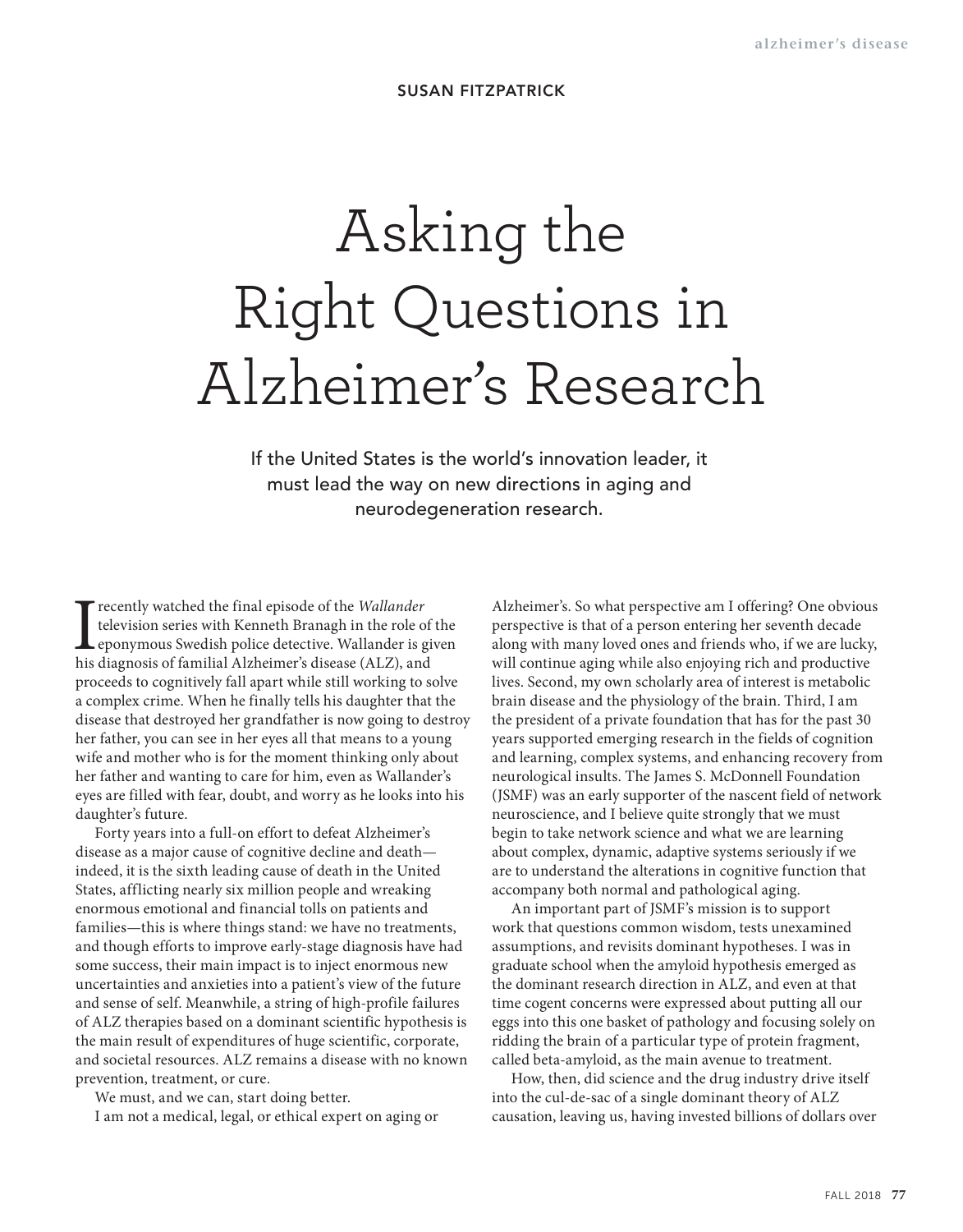decades, little better off than we were when we started? There is no single answer, but for certain, dominant hypotheses have a way of reinforcing themselves. Once a field commits to a particular hypothesis, the research resources—funding, experimental models, and training—all get in line. Alternative hypotheses struggle to survive. An important consequence of hitching the field of ALZ research to the amyloid hypothesis is the dependence of researchers on established experimental animal models that have little or nothing to say about human neurodegeneration. Alzheimer's disease is unique to the human brain. The rats and mice preferred by biomedical scientists do not develop Alzheimer's. To be useful as disease models, the animals must be engineered to reflect characteristics of the human disease—but not in the human context. The engineering of disease models means further narrowing the quest for mechanisms and potential therapies because, as a practical matter, only a small number of specific genetic or molecular mechanisms can be pursued. The reductionist approach inherent in these models results in the reproduction of a few characteristics of the disease—often achieved in a way that is not recapitulating the actual pathogenesis in the human brain. It has not just been the problem of looking for the keys under the street light, but of finding in that light a bent nail and declaring that the key has been found.

This "focus on the model and not the disease" approach in ALZ research dominates federal funding and academic science, leading to easily measurable outputs such as publications and citations, on which careers are built and millions of dollars spent. The "bent nail" thoroughly dominates the biomedical scientific imagination about how best to proceed. Although I would love to see some of the recently announced funding windfall for ALZ research used to create more and better sources of light, I am doubtful that borrowing reductionist experimental models from other diseases is the right solution, and worry that this will mostly just generate more bent nails.

Our work at JSMF has been, in part, an effort to open the imagination of scientists and science funders so they can go beyond the research boundaries so strongly circumscribed by the incentives and culture of the current system. Evidence of our too-limited imaginations includes the technological as well as the scientific. Every year *The Scientist* magazine strives to identify the latest and greatest tools, technologies, and techniques to hit the life-science landscape. The 2017 selection of winning products included such diverse items as a single-cell protein-analyzing microfluidic chip, a streamlined blood-testing device, advanced reagents for precision genome editing, and machines for analyzing transcriptomes, whole genomes, and peptide profiles. Glaringly absent from the list is anything that contributes to life sciences at the level of the person—and certainly nothing at the level of a person imbedded in a complex social ecosystem.

But what of the emerging incredible technological abilities to acquire knowledge directly from humans, whether it's sophisticated and refined cognitive and behavioral testing, or wearables that can track changes in real behavior from such things as the quality and frequency of social interactions or the intricacy of writing and speaking? Why is the revolution in technologies that track our every word and move as whole humans rarely integrated into the biomedical approach? A richer understanding and characterization of the human disease in the full context of how an organism does or does not accomplish the behaviors needed to thrive in its environment might suggest very different targets for therapeutic interventions. Why wouldn't we at least seriously entertain the possibility that such tools are a more fertile entry point for research on neurodegeneration than utterly abstracted tools such as genes and mouse brains? Yes, there are nascent attempts along these lines, but they represent boutique approaches in the vast enterprise of biomedical science.

In 2013 JSMF organized a multidisciplinary workshop on cognitive aging, with a focus on opening up the question of why scientific studies are always conducted, even when focused on normal aging, through the lens of cognitive loss. Participants represented the full range of expertise from cellular and molecular mechanisms of memory function to studies of wisdom. The impetus for the meeting was to revisit the commonplace "fact" that there is an inevitable (and perhaps irreversible) nonpathological "loss" of cognitive function in individuals over time.

We wanted to reexamine the findings on cognitive decline in a broader discussion about system aging and adaptation. What do we know about the life span trajectory of cognitive function as it is tuned not just by biology but by experience, knowledge, learning, and social relations? When given a problem to solve, is a 75-year-old adaptive system performing the same task as that of a 20-year-old system? These were the sorts of questions that drove our deliberations. We believe this network context allows new thinking about how neurodegenerative processes disrupt cognition and function. But network science remains thoroughly marginal to the ALZ research agenda.

We want to do more to change this. Beginning in 2018, through a partnership with the Santa Fe Institute, JSMF is supporting a working group of experts from neuroscience and complex systems science using what has been learned from studies of other networked systems—from transportation to the power grid—to seek new ideas about how brain networks "break." We hope this reframing can lead to new ideas that can open up new pathways in neurodegeneration research.

It is obvious that the biological determinants of cognition act in continual interconnected feedback with the environment, with both bottom-up and top-down influences